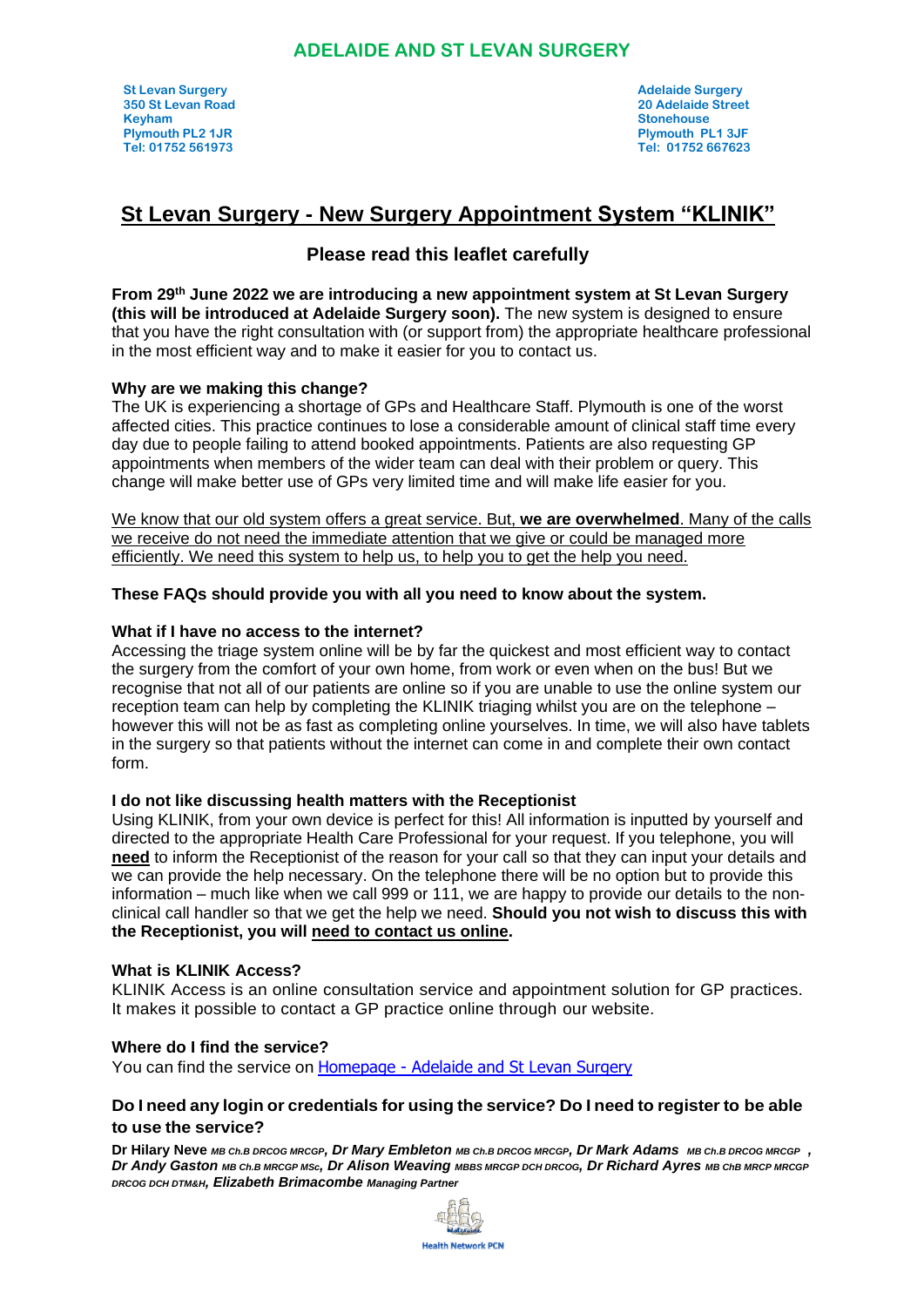The best way to use the service is to register for the NHS APP and this will ensure your details are validated and pre-populated in the final personal information page. This will also assist us when dealing with your enquiry. However, you can also access the service without registration. Accessing KLINIK uses a highly secure one-direction communications connection. For more advice on the service and how to use it please select the video link below. [Patient Guidance Video](https://vimeo.com/647283719/70ce9273ab)

#### **Can the service also be used with tablets and smartphones?**

Yes, you can use the service with a computer, a smartphone, or a tablet.

## **I could not access the service with my desktop computer – what is wrong? The form looks odd and cannotreally be read properly – what is wrong?**

Your computer or Internet browser may be too old. Try updating your Internet browser to the latest version. If this does not help, you can try to use the service with a tablet or a smartphone. If this does not help either, contact the surgery by telephone.

## **What should I do if the system does not work and I cannot submit a contact request?**

In this case, contact us by telephone (or come into the surgery) and our staff will take your through the KLINIK access process.

#### **What kind of information do I have to provide when using the service?**

To refer you to the right care pathway for clinical enquiries, the service asks you to describe your query and symptoms. Naturally, you need to provide your personal and contact details so that we can contact you regarding the next steps in your treatment process.

## **My relative/child cannot submit a contact request themselves. Can I submit it on their behalf?**

Yes, the service allows acting on relatives' or children's behalf if they have given their permission for this (in case the child is under 10 years of age, no permission is required). If you are using the service on someone else's behalf, remember to indicate this on the form under "Give your personal details" by ticking the box "I am using the service on someone else's behalf" and filling in your details.

### **How do I know which option/button to select?**

You should select the most appropriate button that most closely matches your need and complete the information as requested.

### **What happens after I've submitted my symptoms and enquiry?**

KLINIK's triage engine will assess the urgency or requirements of your condition. **This is all supervised by a medically trained professional at your practice.** After this, your request will be assigned to the right person/ service (clinical or admin) or self-care to meet your need.

### **How do I know if the GP or surgery has received my request?**

After you click 'submit' your enquiry will be sent to your practice. If you provided your email address you will receive an email notification regarding its delivery. When the system has shown the notification "Your request has been sent", you can be sure that the message has been sent and then simply wait for the GP practice to contact you.

#### **How will I be contacted after I have sent a contact request?**